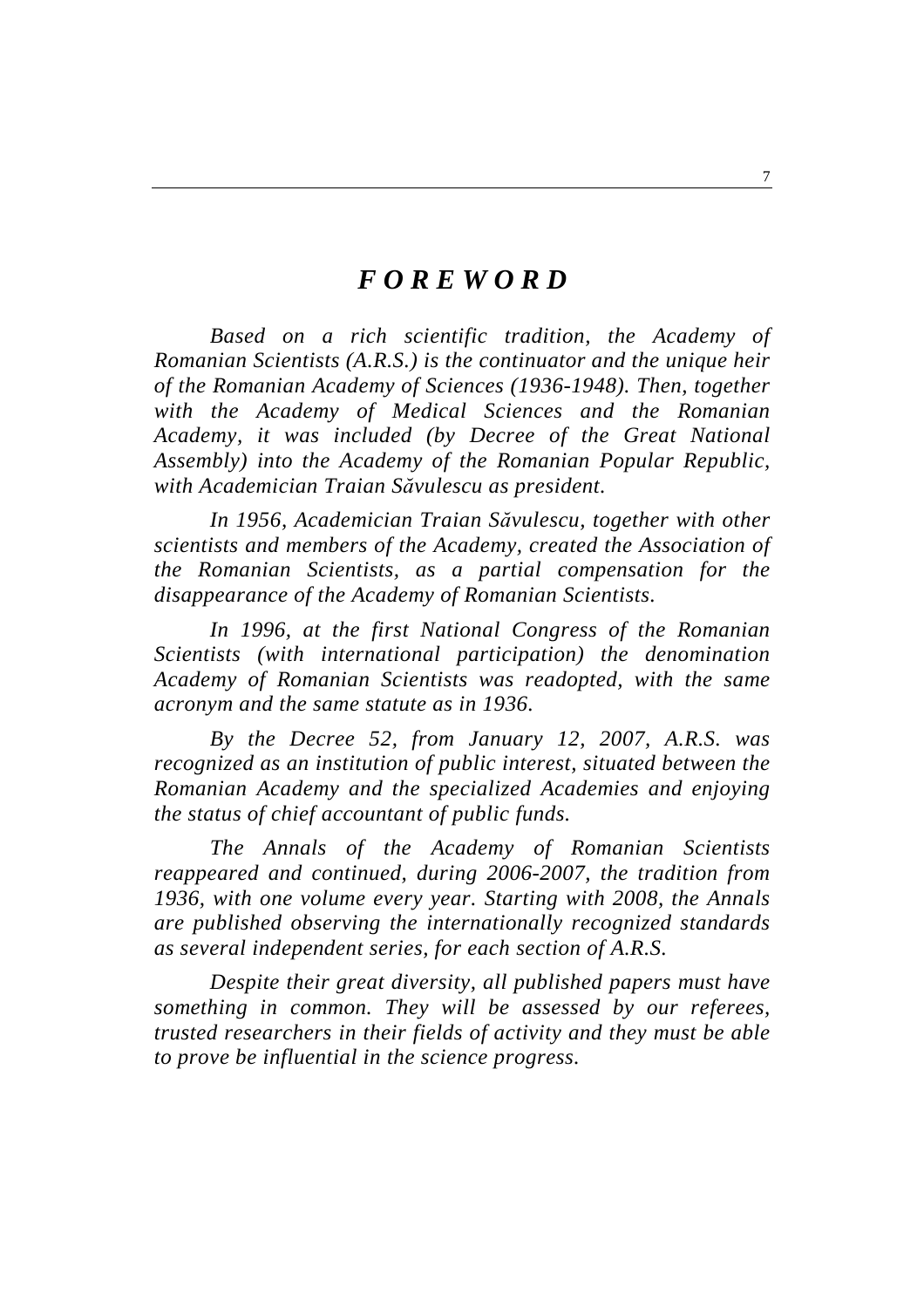*In essence, we are seeking for papers of the highest quality that present an important advance in conceptual understanding to provide new insights into related processes or report a new level of technological performance or functionality for the future development in different fields of interest.* 

*In the same time, the papers must offer broad appeal to the scientific community, including the young scientists also. I would like, on this occasion to say a big thank-you to all members of the scientific community who either submitted papers, or acted as referees, or intend to participate in the future at the success of the A.R.S. Annals.* 

*It is my real pleasure to congratulate now the members of the History and Archaeology of A.R.S. and the members of the Editorial Board for launching the series on History and Archaeology of the Annals. To all of them and to the technical staff involved in the production of the journal, my sincere thanks for their work and my best wishes of success in the future activity.* 

### *Gen.(r), Prof. univ., M.D., Ph.D., Dr. H.C., Vasile Cândea*

## *President of the Academy of Romanian Scientists*

8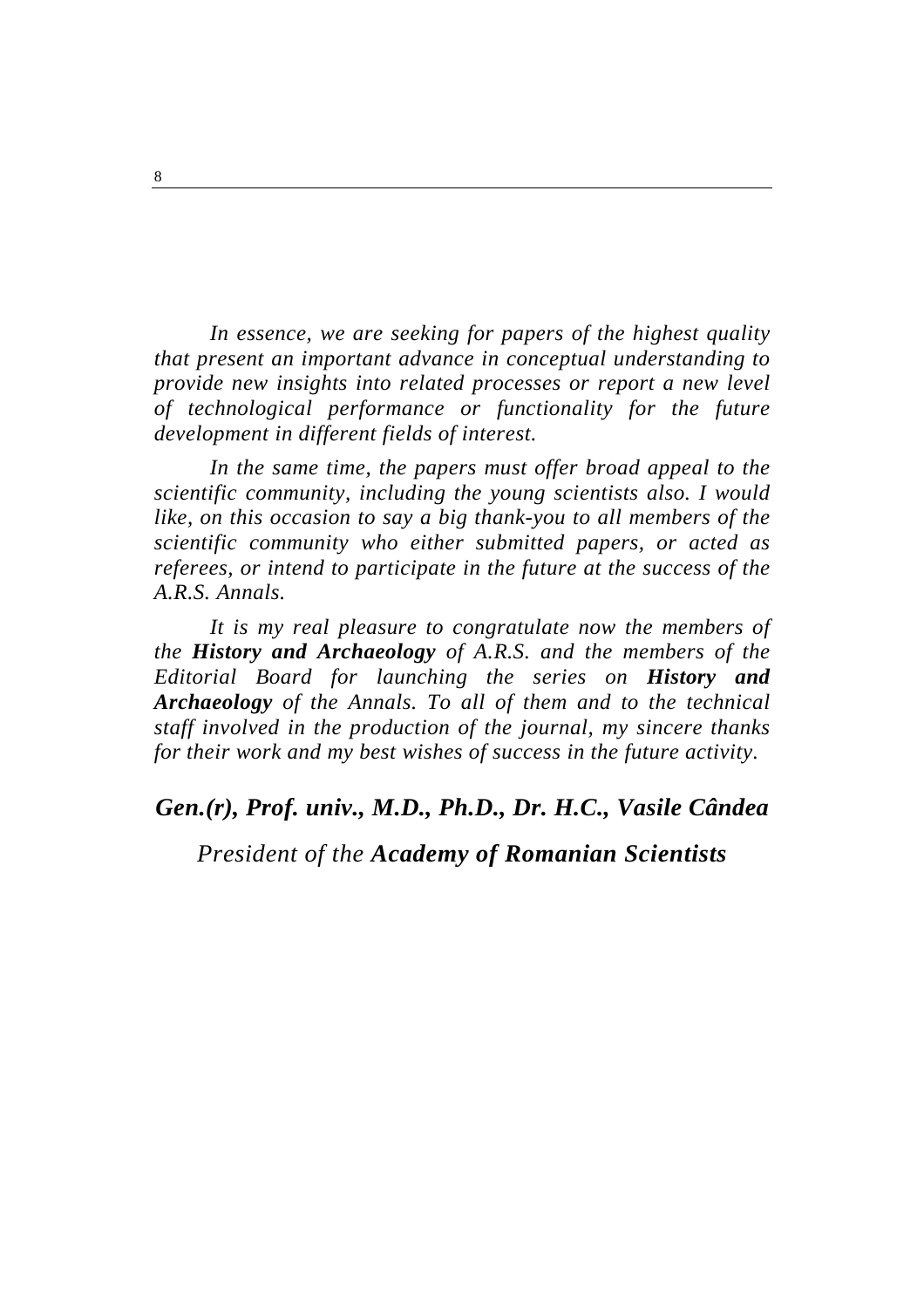# *C U V Â N T I N A U G U R A L*

*Academia Oamenilor de Ştiinţă din România, înfiinţată în 1936, a cunoscut o importantă evoluţie de-a lungul timpului: în 1948 a fost integrată în Academia Republicii Populare Române, în 1956 a devenit Asociaţia Oamenilor de Ştiinţă din România, în 1996 a revenit la titulatura iniţială.* 

*Prin legea din 2007, se precizează:* 

*"Academia Oamenilor de Ştiinţă din România este for naţional de consacrare ştiinţifică, care reuneşte personalităţi reprezentative ale ştiinţei".* 

*Aceasta are 13 secţii, una dintre ele fiind Secţia de Ştiinţe Istorice şi Arheologie.* 

*O formă de valorizare a activităţii Secţiei este publicarea revistei* 

*Annals of the Academy of Romanian Scientists* 

*seria* 

#### *History and Archaeology*

*al cărui prim număr îl inaugurăm în acest an, 2009.* 

*Vom publica câte două numere pe an, fiecare având o temă de bază, studii de istoria românilor şi de istorie universală, în limbi de circulaţie internaţională.* 

*Vom include, de asemenea, informaţii despre activitatea Secţiei de Ştiinţe Istorice şi Arheologie.* 

*Un spaţiu larg va fi acordat notelor şi recenziilor la cărţile recent apărute, urmărind să dezvoltăm spiritul critic*